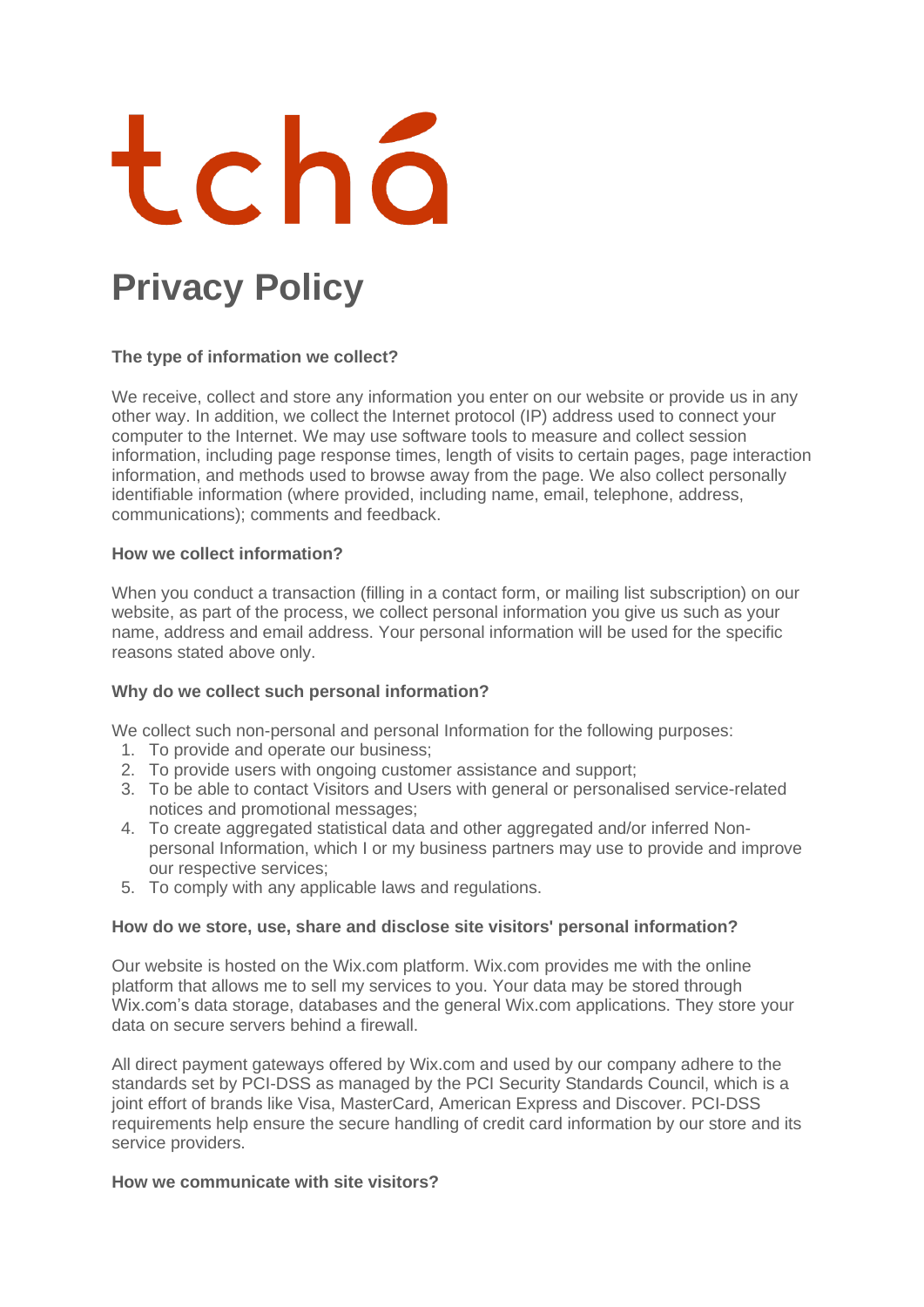We may contact you to:

- 1. Respond to an enquiry that you've submitted
- 2. To troubleshoot problems you've encountered/with your account
- 3. To resolve a dispute
- 4. To poll your opinions through surveys or questionnaires
- 5. To send updates about our company
- 6. Or, as otherwise necessary to enforce applicable national laws and any agreement with may have with you.

In compliance with applicable national laws and GDPR, we will only send marketing materials (e.g. email newsletters) if specifically requested by you the user.

## **How do we use cookies and other tracking tools?**

A cookie is a small text marker stored on your computer that enables us to track the use of our website. When you visit our site we can collect data from your computer or other device such as a smart phone or tablet using "cookies".

To find out more about which cookies we collect and what we use them for, please view our [cookie](https://9147050d-fd9c-4cb6-824a-5bcdbf0ee664.filesusr.com/ugd/eccd63_a5aa5a56679e417081c0fb693725180f.pdf) policy

## **How can you access and update your personal information?**

You can update your personal information by contacting us on [info@tcha.uk.](mailto:info@tcha.uk)

You can ask for a copy of the personal information we may hold about you, or for your data to be deleted. If you wish to contact us by telephone, please use 0333 344 7522.

#### **How long do we keep your personal information for?**

We will keep your information only for as long as it is relevant and useful for the purpose for which it was originally collected.

#### **Your rights:**

- Right of access you have the right to request a copy of the data that we hold about you.
- $\bullet$  Right of rectification you have a right to correct data that we hold about you that is inaccurate or incomplete.
- Right to be forgotten you can ask for the data we hold about you to be erased from our records.
- Right to restriction of processing you can ask for us to restrict the way we process your data.
- Right of portability you have the right to have the data we hold about you transferred to another organisation.
- Right to object you have the right to object to our processing your data where we are relying on a legitimate interest in order to process it.
- Right to withdraw your consent you have the right to withdraw your consent at any time.

Exercising your rights, asking questions and raising concerns: Please contact us at [info@tcha.uk](mailto:info@tcha.uk) or send a letter to: Tcha Ltd, The Henley Building,

Newtown Road, Henley on Thames, RG9 1HG